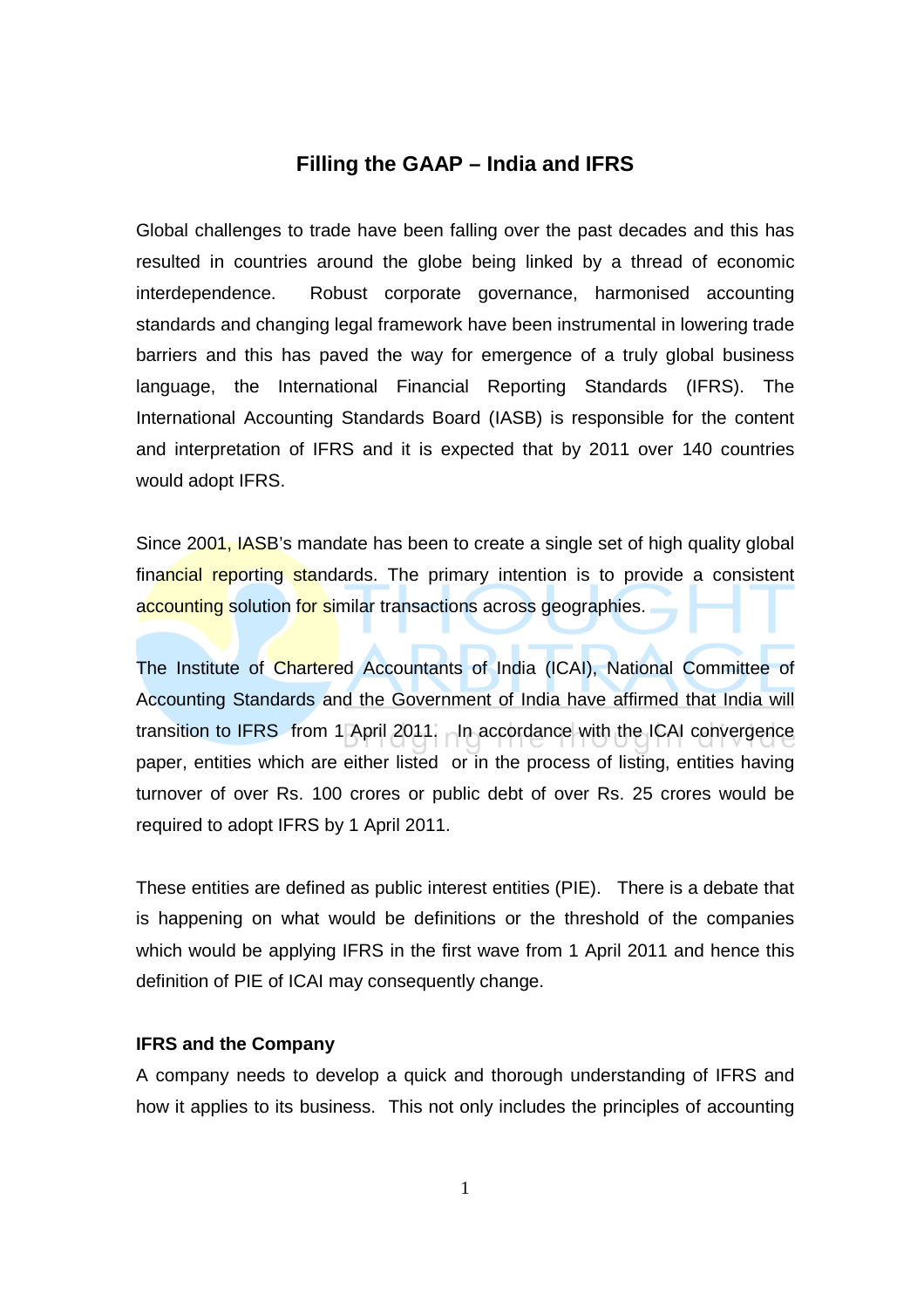but also the systems, processes and controls that support the corporate reporting structure. Unlike other standards, IFRS is written with a view that countries around the world will transition from their national standards to IFRS. IFRS 1, First time adoption deals with issues on transition on first time adoption of IFRS. There are four mandatory exceptions and fifteen optional exemptions available to an entity.

These are available only once in its lifetime and only on first time of adoption of IFRS. The key exemptions that normally would be relevant to India are on business combinations, fixed assets at fair value, cumulative translation adjustments for companies having overseas operations, share based payments and financial instruments.

Acquisition or business combinations under IFRS will necessarily be accounted for using purchase method. Purchase method not only requires all assets and liabilities be restated at fair value but also requires separate recognition of intangible assets like brands, customer contracts etc., embedded in the price paid. Goodwill is the residual remaining after the purchase price allocation.

 $B \cap C$  and  $B \cap C$  in  $C$  the thought divide under IFRS 1, a company has a one time optional exemption of not restating its business combinations prior to the date of transition to IFRS and continuing to carry the assets and liabilities of the acquired entity at its previous Indian GAAP values. Alternatively, the company also has the option to restate prior business combinations at fair value on the date of transition, except that if it chooses to restate a prior business combination at fair value all subsequent business combinations thereafter up to the date of transition would have to be accounted for at fair value.

Under Indian GAAP, an acquisition or merger is usually accounted at cost or by way of a scheme of amalgamation duly approved by a High Court. All business combinations after the date of transition will be accounted for under the purchase method.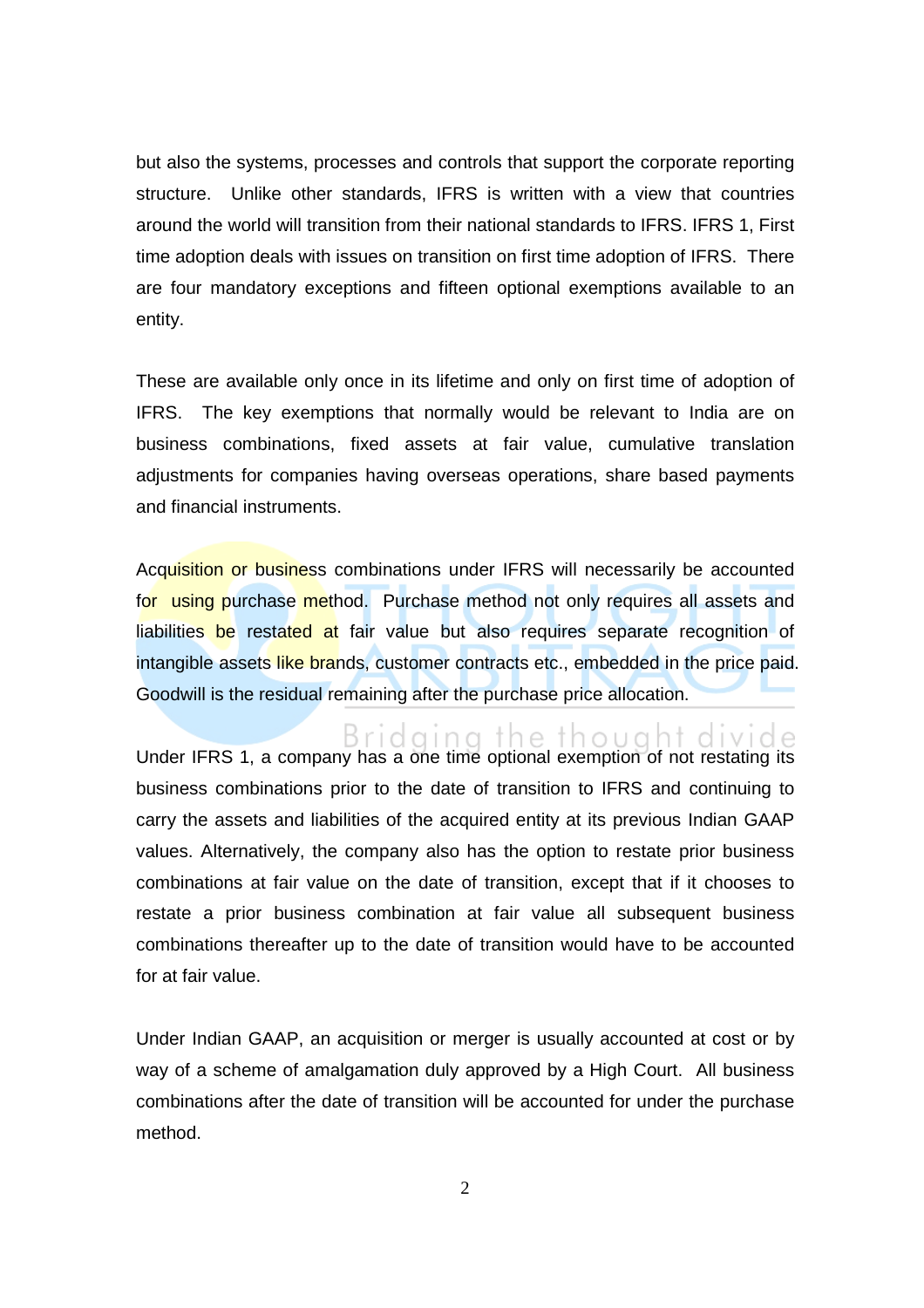In India, mergers or de-mergers are done through court administered schemes. Under such schemes, companies routinely use reserves in their balance sheet to write off debts and other charges, which normally should be routed through the income statement. The challenge that lies ahead is how do we amend our laws so that court approved schemes also follow the principles of IFRS and the accounting is uniform irrespective of whether the acquisition is effected through a court scheme or not.

A simple answer would be to have ICAI's designated panel to rule on IFRS and other GAAP compliance for each such scheme and report to the court. This is not an IFRS issue but a unique path some Indian companies use for dressing up their accounts.

Another optional exemption is on fixed assets, which could be stated at fair value on the date of transition or at a revalued amount carried out at an earlier date. This eliminates the need for tracking all the documents relating to fixed assets to determine the cost and its related depreciation using IFRS principles, for example indirect costs including foreign exchange fluctuations capitalized with assets under Indian GAAP, which under IFRS need to be expensed.  $q \upharpoonright f \upharpoonright q \upharpoonright g \upharpoonright g \upharpoonright g \upharpoonright g \upharpoonright g \upharpoonright g \upharpoonright g \upharpoonright g \upharpoonright g \upharpoonright g \upharpoonright g \upharpoonright g \upharpoonright g \upharpoonright g \upharpoonright g \upharpoonright g \upharpoonright g \upharpoonright g \upharpoonright g \upharpoonright g \upharpoonright g \upharpoonright g \upharpoonright g \upharpoonright g \upharpoonright g \$ 

Companies otherwise would have to re-compute the book values of fixed assets using costs as defined in IAS 16, 'Property, plant and equipment', which means applying IFRS principles for fixed assets retroactively. This is a huge exercise for old companies, especially public sector undertakings which have a large base of assets with long useful lives, where one needs to go back to the date of acquisition of those assets still existing in the carrying value.

A company needs to be prudent on its choice of these options as these have a long term effect on earnings. A restatement at fair value would enhance the base of fixed assets, however would increase the related depreciation. Acquisitions would create intangible assets like customer rights or contracts which could have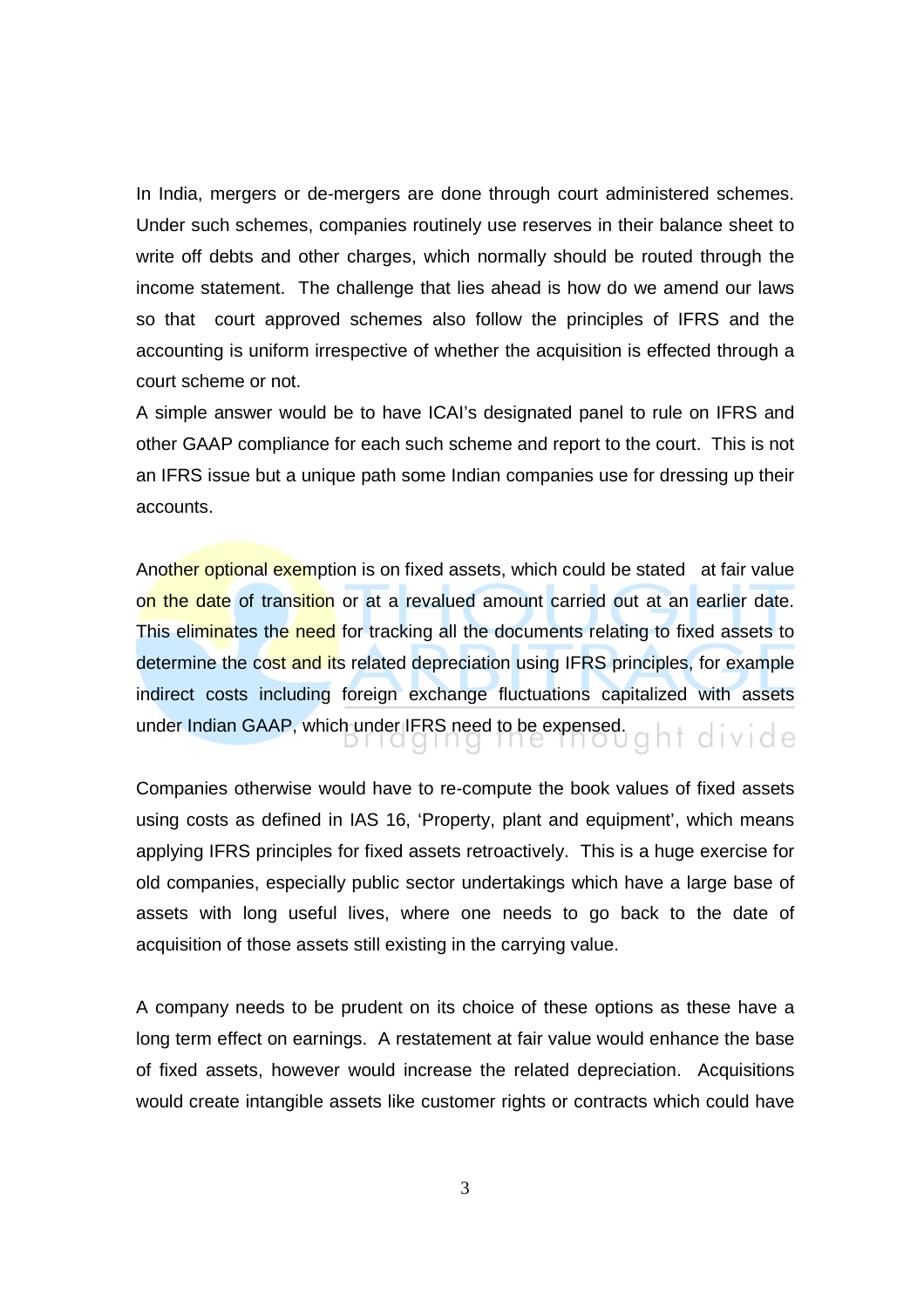higher amortization charge due to shorter useful life. Both these would contribute to higher depreciation charge over a period.

Under IFRS, an arrangement, though not specifically governed by a leasing agreement, which conveys a right use to an asset in return for a payment or a series of payments under certain conditions may need to be treated as a lease. These are usually third party manufacturing contracts, outsourcing contracts and other contracts that could give rights to use a capacity of manufacturing.

Fundamentally, if specified assets used in manufacturing are under the control or right to control of the customer, then such clauses may convey a financial lease and accounted for as an asset of the customer, without legally owning the asset. In such a case the impact on earnings and the effect on tax, especially Minimum Alternate Tax (MAT) paid on book profits, could be significant in many industries.

Consolidation under IFRS is based on control and consolidated financial statements are fundamental to IFRS reporting as against treating each entity within a reportable group as a separate legal entity. The new IFRS principles of consolidation based on control could throw surprises for a number of groups, as more entities could potentially be included within the definition of group.

Convertible preference shares or bonds or debentures may be considered as compound financial instruments and may need to be split into debt and equity components. Complications may arise if the instrument also has a derivative instrument like options embedded in them. Separation of these embedded features may cause complications in accounting.

The subtleties of IFRS's significant other differences and depth in the details including disclosures are where we will have significant challenge to overcome.